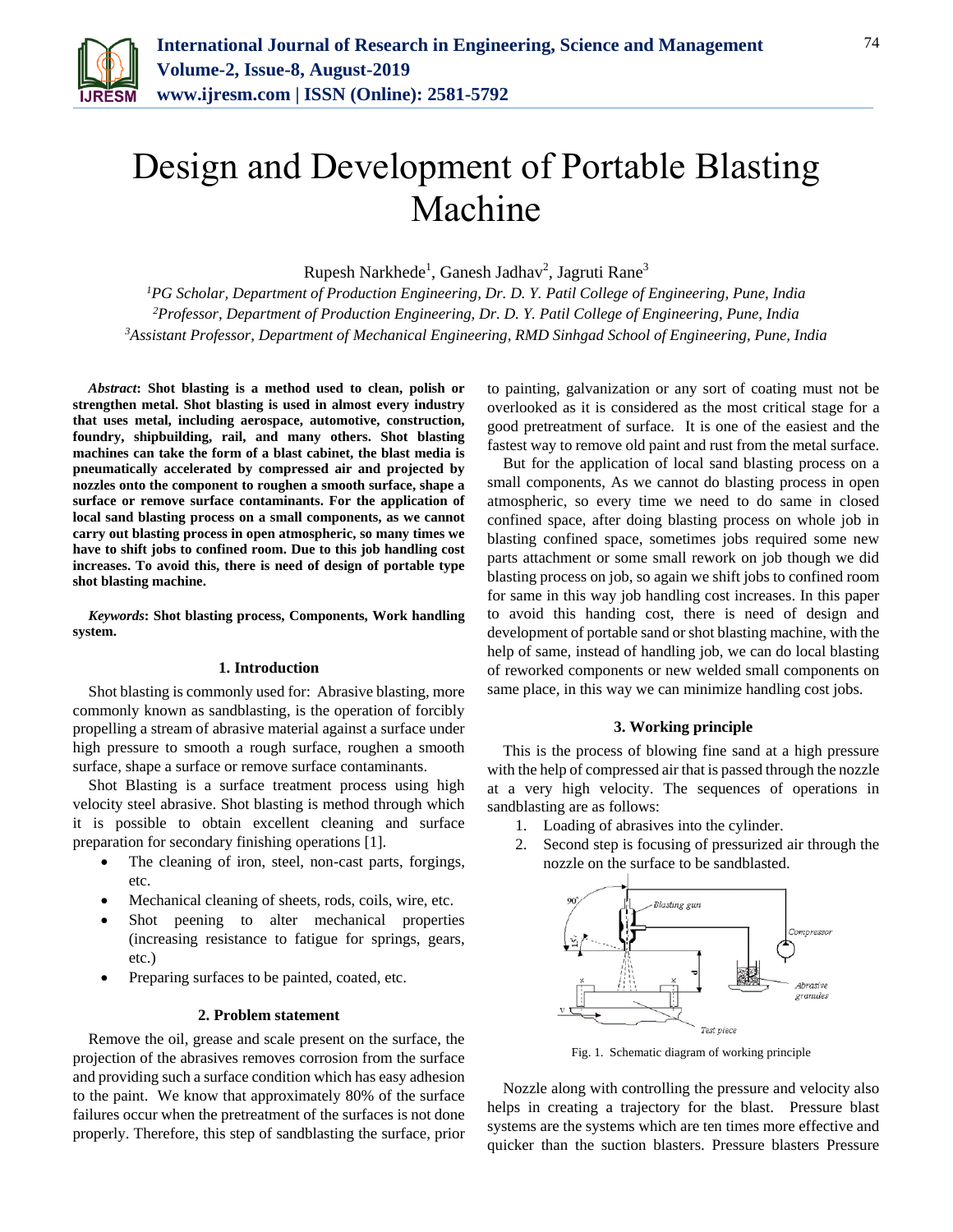

# **International Journal of Research in Engineering, Science and Management Volume-2, Issue-8, August-2019 www.ijresm.com | ISSN (Online): 2581-5792**

blast systems are the systems which are ten times more effective and quicker than the suction blasters. They are also easier to use. They consist of large container comprising of silica sand under high pressure. A gun is joined to the upper portion of the container with the help of a hose that can bear the abrading effects of sand. These blasters are moderately cheap and are more likely to find. They consist of three main parts. A sandblasting gun with two hoses of which one hose is connected to the bottom of the handle and the other hose is connected to the lower side of the barrel. It has a repository of loose sand. Some type of container or bucket is formed by this type. As the gun is fired, the air creates a suction that pulls the sand into the gun. Now sand can be reused by collecting it and placing back into the reservoir [1].



Fig. 2. Actual shot blasting process

# *A. Pre-treatment of Surfaces*

Prior to die casting, anodization, powder coating and painting, the surface needs some sort of pretreatment or cleaning. This step is similar to laying down the foundation. This process of cleaning of the surfaces puts a heavy impact on the post processes. Therefore, for this sandblasting is a very good surface treatment process.

Pretreatment for mild steel Tendency of material- Picking up the rust and dirt when the material is exposed to bare atmosphere is the tendency of material and hence there is a need of sandblasting. Sandblasting is done to remove the oil, grease, rust and black scale formed on the surface. Mild steel material is also recognized for its tendency of undergoing rapid oxidation when exposed to bare atmosphere. Result of oxidation is formation of a layer of oxide on the surface called rust. To avoid this, material is not directly exposed to bare atmosphere. For this, we mostly make use of rust preventive oil on mild steel surface. This oil does not allow metal to contact directly with the air and thus deferments oxidation [2], [3].



Fig. 3. Portable shot blasting machine

| <b>APPLICABLE CODE</b>                                                                                         | : ASME SEC VIII DIV 1 EDITION 2017        |                                 |                     |
|----------------------------------------------------------------------------------------------------------------|-------------------------------------------|---------------------------------|---------------------|
| <b>DESCRIPTION</b>                                                                                             | <b>SYMBOL</b>                             | <b>UNIT</b>                     | VALUE               |
| <b>INSIDE DIAMETER</b>                                                                                         | D                                         | mm                              | 202.74              |
| <b>INSDIE RADIUS</b>                                                                                           | R                                         | mm                              | 101.37              |
| WORKING PRESSURE                                                                                               |                                           | bar (g)                         | $\overline{7}$      |
| <b>WORKING TEMPERATURE</b>                                                                                     | р<br>t                                    | $\overline{c}$                  | 30                  |
| MINIMUM DESIGN METAL TEMPERATURE                                                                               | T1                                        | $\overline{\circ}_{\mathsf{C}}$ | $\circ$             |
|                                                                                                                | D                                         |                                 | 8.4                 |
| <b>DESIGN PRESSURE</b>                                                                                         | т                                         | bar (g)<br>$^{\circ}$ c         |                     |
| <b>DESIGN TEMPERATURE</b><br>MATERIAL                                                                          |                                           |                                 | 40<br>SA 106 Gr.B   |
| MAXIMUM ALLOWABLE STRESS                                                                                       |                                           |                                 |                     |
| (As per Sec II Part D)                                                                                         | S                                         | N/mm2                           | 118                 |
| WELDING JOINT EFFEICIENCY                                                                                      |                                           |                                 |                     |
| (As per UW-12)                                                                                                 | E                                         |                                 | 0.7                 |
| <b>CORROSION ALLOWANCE</b>                                                                                     | CA                                        | mm                              | 1.6                 |
| $t = \frac{PR}{SE - 0.6P}$ or $P = \frac{SE}{R + 0.6t}$<br>REQUIRED THICKNESS AFTER CORRSION<br>(As per UG-27) | t                                         | mm                              | 1.04                |
| $T = t + CA$                                                                                                   |                                           |                                 |                     |
| <b>REQUIRED THICKNESS</b>                                                                                      | T                                         | mm                              | 2.64                |
| <b>SELECTED THICKNESS</b>                                                                                      |                                           | mm                              | 8.18                |
|                                                                                                                |                                           |                                 |                     |
| <b>INPUT VALUES</b>                                                                                            |                                           |                                 |                     |
| <b>DERIVED VALUES</b><br><b>CALCULATED VALUES</b>                                                              |                                           |                                 |                     |
|                                                                                                                |                                           |                                 |                     |
| <b>DESCRIPTION</b>                                                                                             | : I/L & O/L NOZZLE WALL THK CALCULATION   |                                 |                     |
| <b>APPLICABLE CODE</b>                                                                                         | : ASME SEC VIII DIV 1 EDITION 2017        |                                 |                     |
| <b>DESCRIPTION</b>                                                                                             | <b>SYMBOL</b>                             | <b>UNIT</b>                     | <b>VALUE</b>        |
| <b>INSIDE DIAMETER</b>                                                                                         | D                                         | mm                              | 26.64               |
| <b>INSDIE RADIUS</b>                                                                                           | R                                         | mm                              | 13.32               |
| <b>WORKING PRESSURE</b>                                                                                        | р                                         | bar (a)                         | $\overline{7}$      |
| <b>WORKING TEMPERATURE</b>                                                                                     | t                                         | $\overline{\circ}_{\mathsf{C}}$ |                     |
|                                                                                                                |                                           |                                 | 30                  |
| MINIMUM DESIGN METAL TEMPERATURE                                                                               | T1                                        |                                 | $\circ$             |
|                                                                                                                |                                           | $\overline{\circ}_{\mathsf{C}}$ |                     |
| <b>DESIGN PRESSURE</b>                                                                                         | P                                         | bar (g)                         | 8.4                 |
| <b>DESIGN TEMPERATURE</b>                                                                                      | т                                         | $^{\circ}$ c                    | 40                  |
| <b>MATERIAL</b>                                                                                                |                                           |                                 |                     |
| MAXIMUM ALLOWABLE STRESS<br>(As per Sec II Part D)                                                             | s                                         | N/mm2                           | 118                 |
| WELD JOINT EFFEICIENCY                                                                                         |                                           |                                 |                     |
| (As per UW-12)                                                                                                 | E                                         |                                 | 0.7                 |
| <b>CORROSION ALLOWANCE</b>                                                                                     | CA                                        | mm                              | 1.6                 |
| PR<br>$t = \frac{1}{SE - 0.6P}$                                                                                | <b>SEt</b><br>or $P = \frac{R}{R + 0.6t}$ |                                 |                     |
|                                                                                                                | t                                         | mm                              | 0.14                |
| $T = t + CA$                                                                                                   |                                           |                                 |                     |
|                                                                                                                | T                                         | mm                              | 1.74                |
| REQUIRED THICKNESS AFTER CORRSION<br>(As per UG-27)<br><b>REQUIRED THICKNESS</b><br><b>SELECTED THICKNESS</b>  |                                           | mm                              | SA 106 Gr.B<br>3.18 |
|                                                                                                                |                                           |                                 |                     |
| <b>INPUT VALUES</b><br><b>DERIVED VALUES</b>                                                                   |                                           |                                 |                     |

## **5. Test and controls**

Before the beginning of the activities the Painting Supervisor must be established that the minimum environmental conditions and appropriate to the requirements of the treatments (including materials) to be made. The lack of these requirements involves the suspension of the works and the re-evaluation of the conditions, from the Painting Responsible.

| Table 1                            |                     |                                                          |  |  |
|------------------------------------|---------------------|----------------------------------------------------------|--|--|
| Record of environmental conditions |                     |                                                          |  |  |
| Description                        | Acceptance criteria | Survey frequency                                         |  |  |
| Air<br>temperature                 | $>5^{\circ}C$       | 3 times a day, during the<br>execution of the treatments |  |  |
| Relative<br>humidity               | $< 85\%$            | and in phase of drying of<br>the coated products.        |  |  |
| Metal surface<br>temperature       | $>$ 3 °c dew point  |                                                          |  |  |

The adhesion test (destructive test) must be performed at least 10-12 days after applying the finishing coat. The test area should be identified and reversed just after the test.

# **4. Technical calculation**